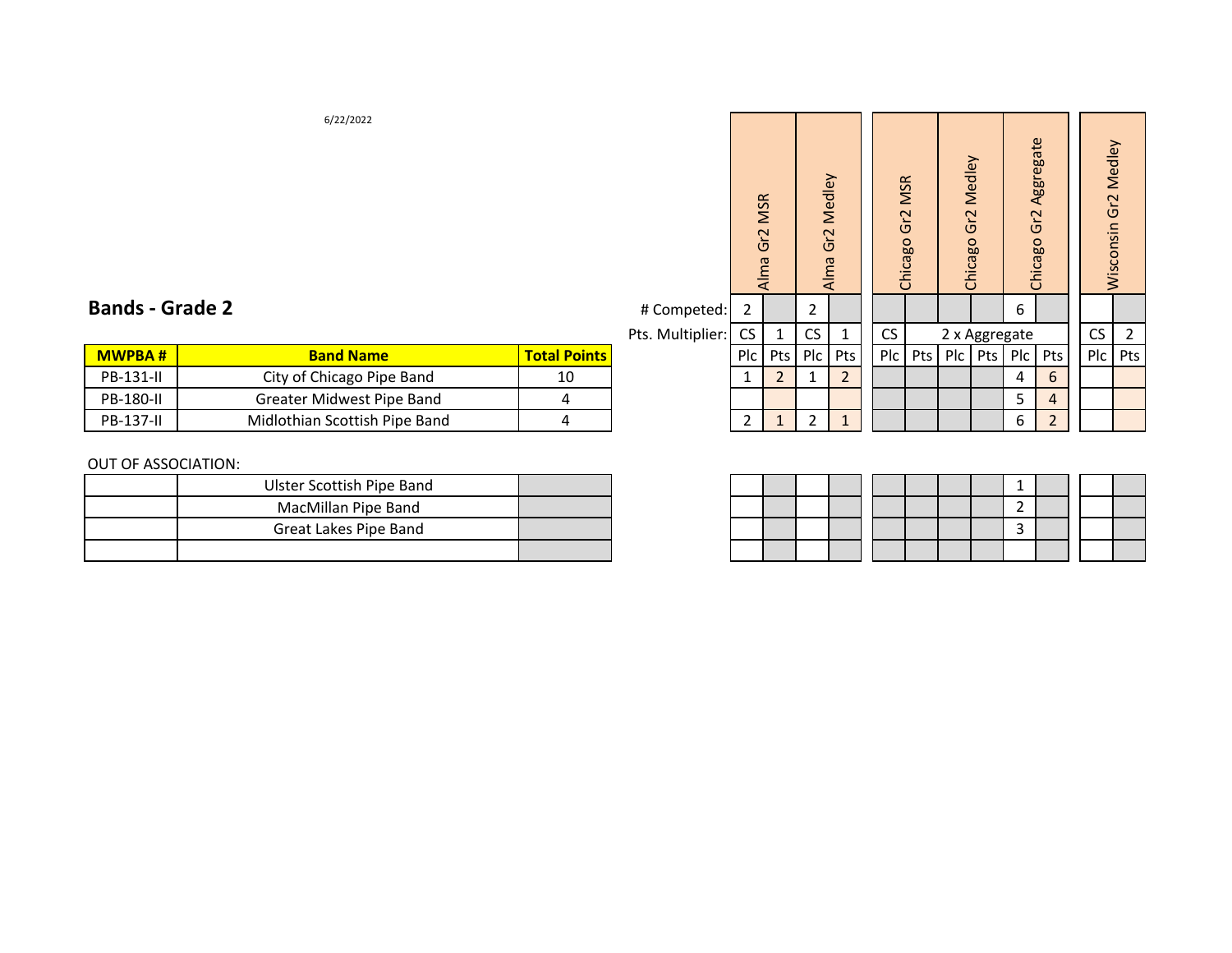# **Bands ‐ Grade 3**

 # Competed: 1 5 Pts. Multiplier: CS 1 CS 1 std 1 CS 2 std 0.5 std 0.5 std 0.5 Plc Pts Plc Pts Plc Pts Plc Pts Plc Pts Plc Pts Plc Pts Plc Pts Plc Pts Plc Pts Plc Pts Plc Pts Plc Pts Plc Pts Plc Pts Plc Pts Plc Pts Plc Pts Plc Pts Plc Pts

Alma Gr3 Medley

Alma Gr3 Medley

Alma Gr3 MSR

Alma Gr3 MSR

Milwaukee Gr3 MSR

Milwaukee Gr3 MSR

Chicago Gr3 MSR

Chicago Gr3 MSR

| <b>MWPBA#</b> | <b>Band Name</b>             | <b>Total Points</b> |
|---------------|------------------------------|---------------------|
|               | Wake & District Pipe Band    | 10.0                |
| PB-143-III    | Macalester College Pipe Band | 8.0                 |
| PB-187-III    | Cameron & District Pipe Band | 6.0                 |
| PB-149-III    | Turlach Ur Pipe Band         | 5.0                 |
|               |                              |                     |

#### OUT OF ASSOCIATION

**MWPBA # Band Name Total Points** Plc Pts Plc Pts Plc Pts Plc Pts Plc Pts Plc Pts Plc Pts Plc Pts Plc Pts

Chicago Gr3 Medley

Chicago Gr3 Medley

Chicago Gr3 Aggregate

Chicago Gr3 Aggregate

2 x Aggregate

Columbus Gr3 MSR

Columbus Gr3 MSR

Wisconsin Gr3 MSR

Wisconsin Gr3 MSR

Columbus Gr3 Medley

Columbus Gr3 Medley

### **Tie‐Breaker Conditions:**

A: Whom performed better in head‐to‐head competitions? B: Whom had the most number of overall 1st placings?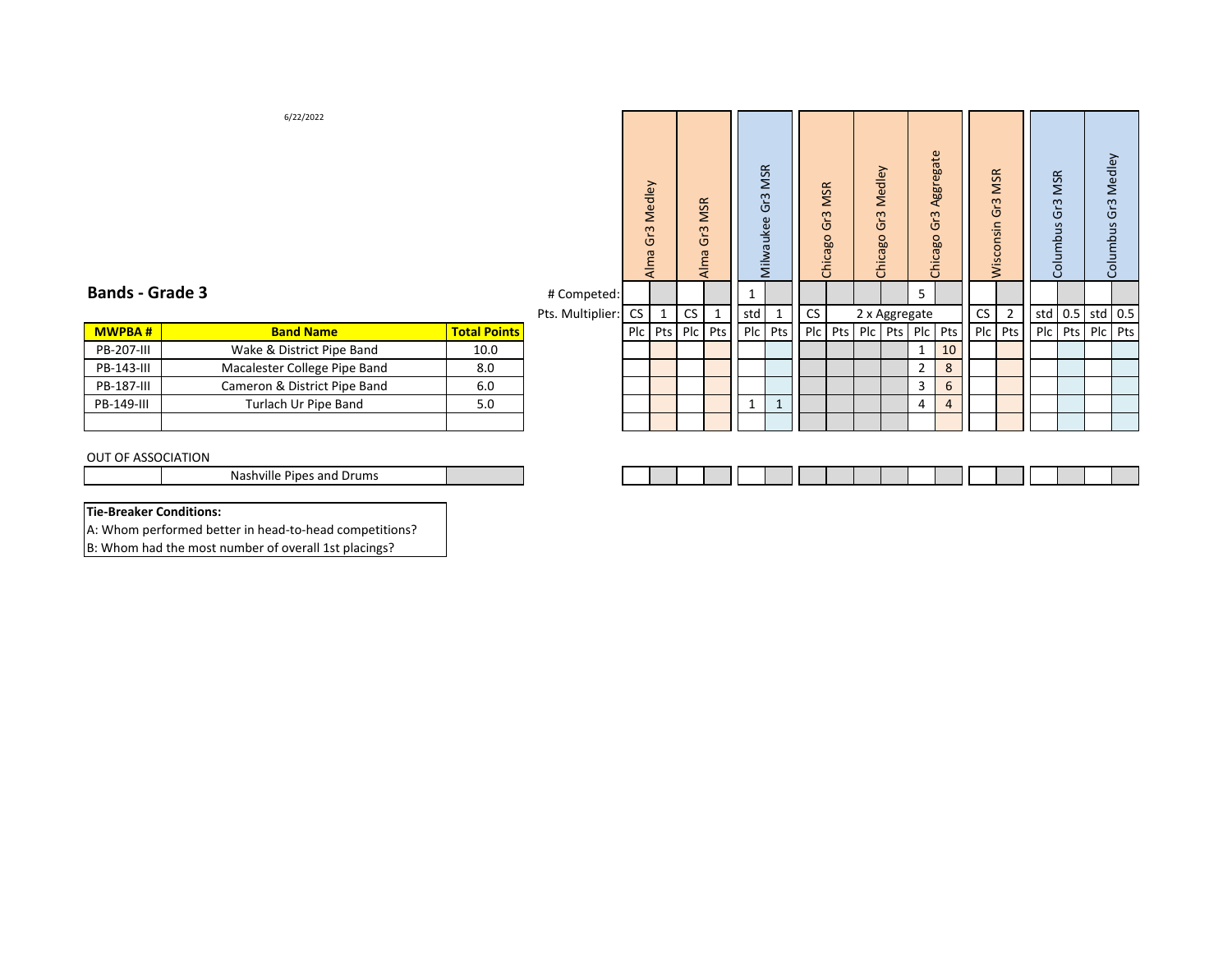|   | 6/22/2022                         |                     |                  | Alma Gr4 MSR |     |                | Alma Gr4 Medley | Gr4 Medley     | Milwaukee      | Chicago Gr4 Medley |                  | <b>MSR</b><br>Wisconsin Gr4 |                | Columbus Gr4 MSR |           | Columbus Gr4 Medley |     |
|---|-----------------------------------|---------------------|------------------|--------------|-----|----------------|-----------------|----------------|----------------|--------------------|------------------|-----------------------------|----------------|------------------|-----------|---------------------|-----|
| 4 |                                   |                     | # Competed:      | 3            |     | 3              |                 | 5              |                | $\overline{7}$     |                  |                             |                |                  |           |                     |     |
|   |                                   |                     | Pts. Multiplier: | <b>CS</b>    | 1   | CS             | $\mathbf{1}$    | std            | $\mathbf{1}$   | CS                 | $\overline{2}$   | ${\sf CS}$                  | $\overline{2}$ |                  | std $0.5$ | std $0.5$           |     |
|   | <b>Band Name</b>                  | <b>Total Points</b> |                  | Plc          | Pts | Plc            | Pts             | P <sub>c</sub> | Pts            | Plc                | Pts              | P <sub>c</sub>              | Pts            | P <sub>c</sub>   | Pts       | Plc                 | Pts |
|   | City of Chicago Pipe Band         | 15.0                |                  | 3            |     | $\overline{2}$ | $\overline{2}$  |                |                | 1                  | 12               |                             |                |                  |           |                     |     |
|   | Chicago Stockyard Kilty Band      | 13.0                |                  |              |     |                |                 | 1              | 5              | 3                  | $\bf 8$          |                             |                |                  |           |                     |     |
|   | Madison Pipes and Drums           | 7.0                 |                  |              |     |                |                 | 3              | 3              | 5                  | $\overline{4}$   |                             |                |                  |           |                     |     |
|   | The Alliance Pipe Band            | 6.0                 |                  |              |     |                |                 | $\overline{2}$ | $\overline{4}$ | 6                  | $\overline{2}$   |                             |                |                  |           |                     |     |
|   | Twin Cities Metro Pipe Band       | 6.0                 |                  |              |     |                |                 |                |                | 4                  | $\boldsymbol{6}$ |                             |                |                  |           |                     |     |
|   | Alma College Pipe Band            | 4.0                 |                  | $\mathbf{1}$ | 3   | 3              | $\mathbf{1}$    |                |                |                    |                  |                             |                |                  |           |                     |     |
|   | Milwaukee Scottish Pipe Band      | 2.0                 |                  |              |     |                |                 | 4              | $\overline{2}$ |                    |                  |                             |                |                  |           |                     |     |
|   | Billy Mitchell Scottish Pipe Band | 1.0                 |                  |              |     |                |                 | 5              | $\mathbf{1}$   |                    |                  |                             |                |                  |           |                     |     |
|   |                                   |                     |                  |              |     |                |                 |                |                |                    |                  |                             |                |                  |           |                     |     |

## **Bands ‐ Grade 4**

| " competet     |  |
|----------------|--|
| Pts Multinlier |  |

|                                          |                     |    |   |       |  |   | ັ       |                                     | ັ |  |  |                  |
|------------------------------------------|---------------------|----|---|-------|--|---|---------|-------------------------------------|---|--|--|------------------|
| <b>Band Name</b>                         | <b>Total Points</b> |    |   |       |  |   |         |                                     |   |  |  |                  |
| City of Chicago Pipe Band                | 15.0                | ್ರ |   |       |  |   |         | 12                                  |   |  |  |                  |
| Chicago Stockyard Kilty Band             | 13.0                |    |   |       |  |   |         |                                     |   |  |  |                  |
| Madison Pipes and Drums                  | 7.0                 |    |   |       |  |   |         |                                     |   |  |  |                  |
| The Alliance Pipe Band                   | 6.0                 |    |   |       |  |   |         |                                     |   |  |  |                  |
| Twin Cities Metro Pipe Band              | 6.0                 |    |   |       |  |   |         |                                     |   |  |  |                  |
| Alma College Pipe Band                   | 4.0                 |    | 3 |       |  |   |         |                                     |   |  |  |                  |
| Milwaukee Scottish Pipe Band             | 2.0                 |    |   |       |  |   |         |                                     |   |  |  |                  |
| <b>Billy Mitchell Scottish Pipe Band</b> | 1.0                 |    |   |       |  |   |         |                                     |   |  |  |                  |
|                                          |                     |    |   |       |  |   |         |                                     |   |  |  |                  |
|                                          |                     |    |   | 1.3.1 |  | ັ | . J . u | Plc   Pts   Plc   Pts     Plc   Pts |   |  |  | 3101010131010101 |

\*‐currently owns tie‐breaker in grade

OUT OF ASSOCIATION:

| .<br>__ |                                            |  |   |  |  |  |
|---------|--------------------------------------------|--|---|--|--|--|
|         | $\sim$<br>87th<br>Pipe Band<br>Cleveland ' |  | - |  |  |  |
|         |                                            |  |   |  |  |  |